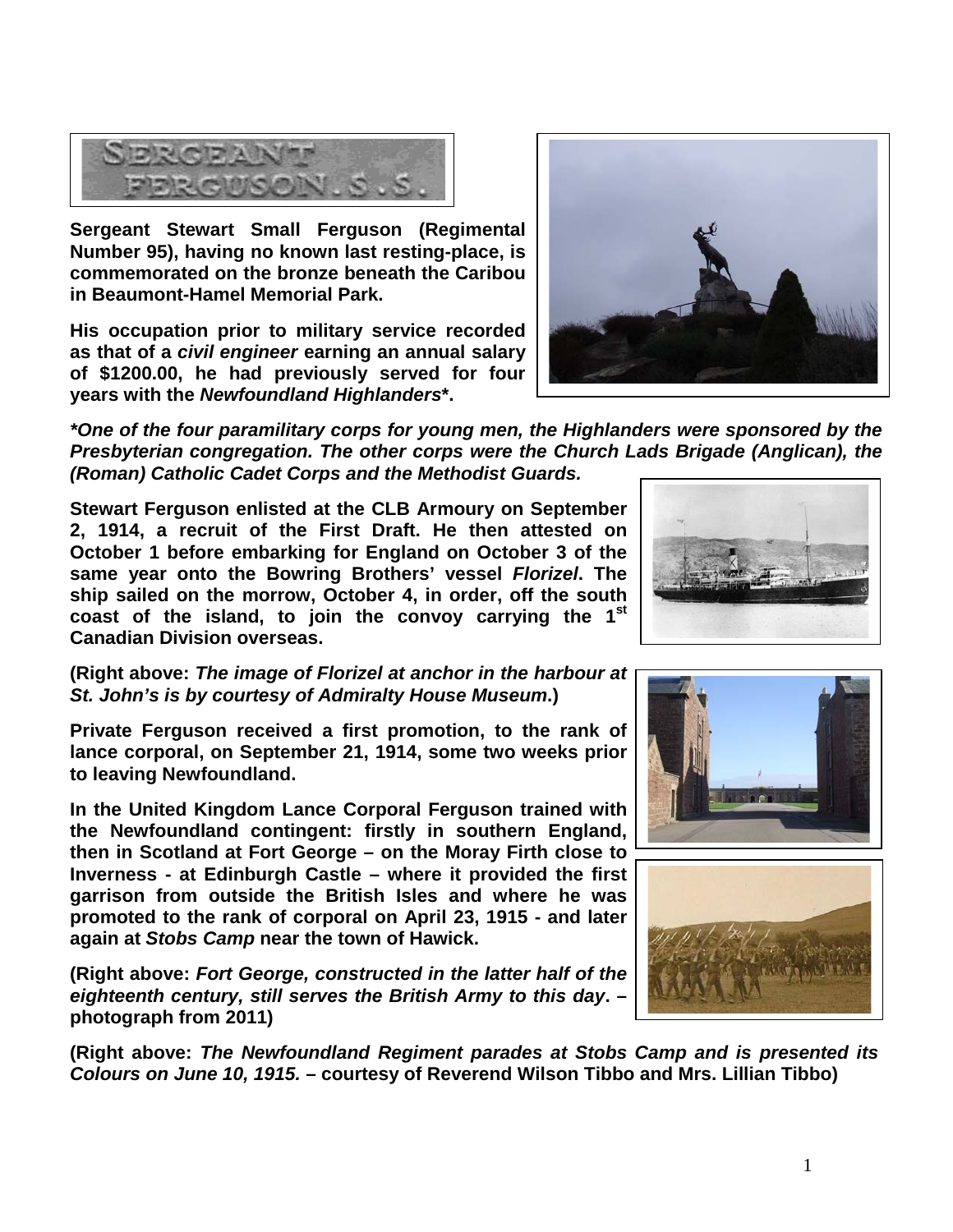**At the beginning of that August of 1915, the four senior Companies\* were then sent south to undergo a final two weeks of training, as well as an inspection by the King, at Aldershot; meanwhile the two junior Companies were sent to Scotland's west coast, to Ayr, where they were to form the nucleus of the newly-forming 2nd (***Reserve***) Battalion.**

**(Right:** *George V, by the Grace of God, of the United Kingdom of Great Britain and Ireland and of the British Dominions beyond the Seas, King, Defender of the Faith, Emperor of India* **– photograph from** *Bain News Services* **via** *Wikipedia***)**

*\*On July 10, 1915, 'F' Company had arrived at Stobs Camp from Newfoundland, its personnel raising the numbers of the unit to battalion establishment strength, and thus permitting it to be ordered to active service. The 1st Battalion, Newfoundland Regiment, comprising those four Companies, 'A', 'B', 'C' and 'D', was thereupon attached to the 88th Brigade of the 29th Division of the (British) Mediterranean Expeditionary Force.*

**By that time having attained the rank of sergeant - of 'B' Company - on July 10 (or perhaps 17) of 1915, it had then been during that period spent at Aldershot that Sergeant Ferguson had been prevailed upon, on August 13, to re-enlist** *for the duration of the war\****.**

**\****At the outset of the War, perhaps because it was felt by the authorities that it would be a conflict of short duration, the recruits enlisted for only a single year. As the War progressed, however, this was obviously going to cause problems and the men were encouraged to re-enlist***.**

**(Right above:** *Some of the men of 'A', 'B', 'C' and 'D' Companies of the 1st Battalion of the Newfoundland Regiment at Aldershot in August of 1915* **– from** *The Fighting Newfoundlander* **by Col. G.W.L. Nicholson, C.D.)**

**(Right:** *The image of Megantic, in peace-time a 'White Star Line' vessel, is from the Old Ship Picture Galleries web-site***.)**

**On August 20, 1915, Sergeant Ferguson and his comrades-inarms embarked onto the requisitioned passenger-liner**  *Megantic* **for passage to the Middle East and to the fighting against the Turks where, a month later – having spent two weeks billeted in British barracks in the Egyptian capital, Cairo - on September 20, he disembarked with the 1st**

**Battalion at** *Suvla Bay* **on the** *Gallipoli Peninsula***.** 

**(Right:** *Kangaroo Beach, where the officers and men of the 1st Battalion, Newfoundland Regiment, landed on the night of September 19-20, 1915, is to be seen in the distance at the far end of Suvla Bay. The remains of a landing-craft are still clearly visible in the foreground on 'A' Beach***. – photograph taken in 2011)**







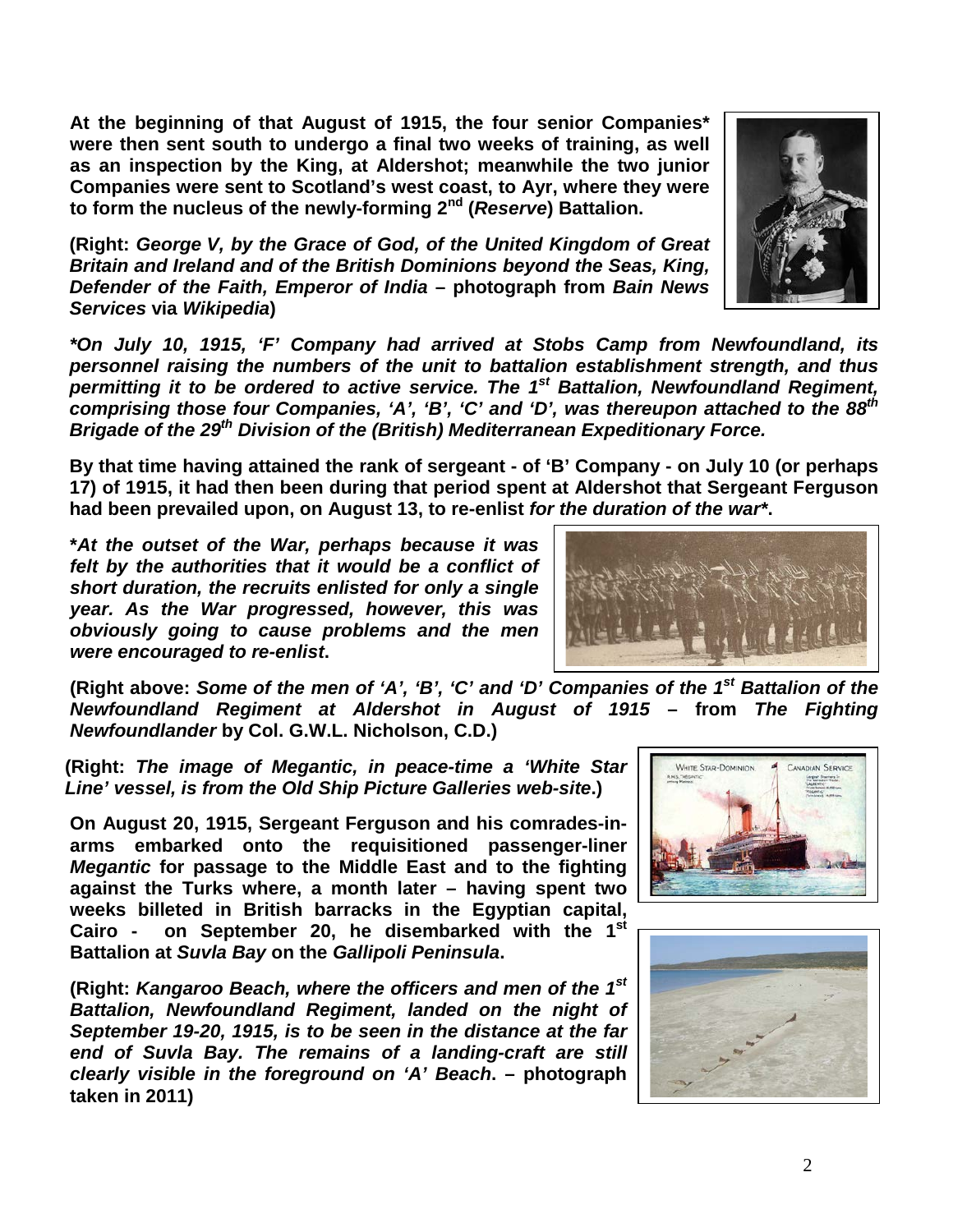**(Right:** *Newfoundland troops on board a troop-ship anchored at Mudros: either Megantic on August 29, Ausonia on September 18, or Prince Abbas on September 19 – Whichever the case, they were yet to land on Gallipoli***. – from Provincial Archives)**

**(Right:** *A century later, the area, little changed from those faroff days, of the Newfoundland positions at Suvla, and where Sergeant Ferguson was to serve in the fall of 1915* **– photograph from 2011)**

**On the night of December 19-20, the British abandoned Suvla – the Newfoundlanders, the only non-British unit to serve there, formed a part of the rear-guard. Some of the Battalion personnel was evacuated to the nearby island of Imbros, some to Lemnos, further away, but in neither case was the respite to be of a long duration; the 1st Battalion was transferred only two days later to the area of Cape Helles, on the western tip of the** *Gallipoli Peninsula***.**

**(Right:** *Cape Helles as seen from the Turkish positions on the misnamed Achi Baba, positions which were never breached. The Newfoundland positions were to the right-hand side of the picture***. – photograph from 2011)**

**The British and the** *Anzac* **forces – the Australian and New Zealand Army Corps also served at Gallipoli – were now only marking time until a complete withdrawal of the Peninsula was undertaken. The operation took place on the night of January 8-9, the Newfoundland Battalion providing some of the rear-guard for the second occasion as well\*.**

*\*Lieutenant Owen Steele of St. John's, Newfoundland, is cited as having been the last soldier of the Mediterranean Expeditionary Force to step into the final small boat to sail from the Gallipoli Peninsula.* 

**(Right above:** *'W' Beach at Cape Helles as it was days before the final British evacuation* **– from** *Illustration***)**

**(Right:** *'W' Beach almost a century after its abandonment by British forces and by the Newfoundlanders who were the last soldiers off the beach***:** *vestiges of the wharves in the blackand-white picture are still to be seen.* **– photograph from 2011)**











**(continued)**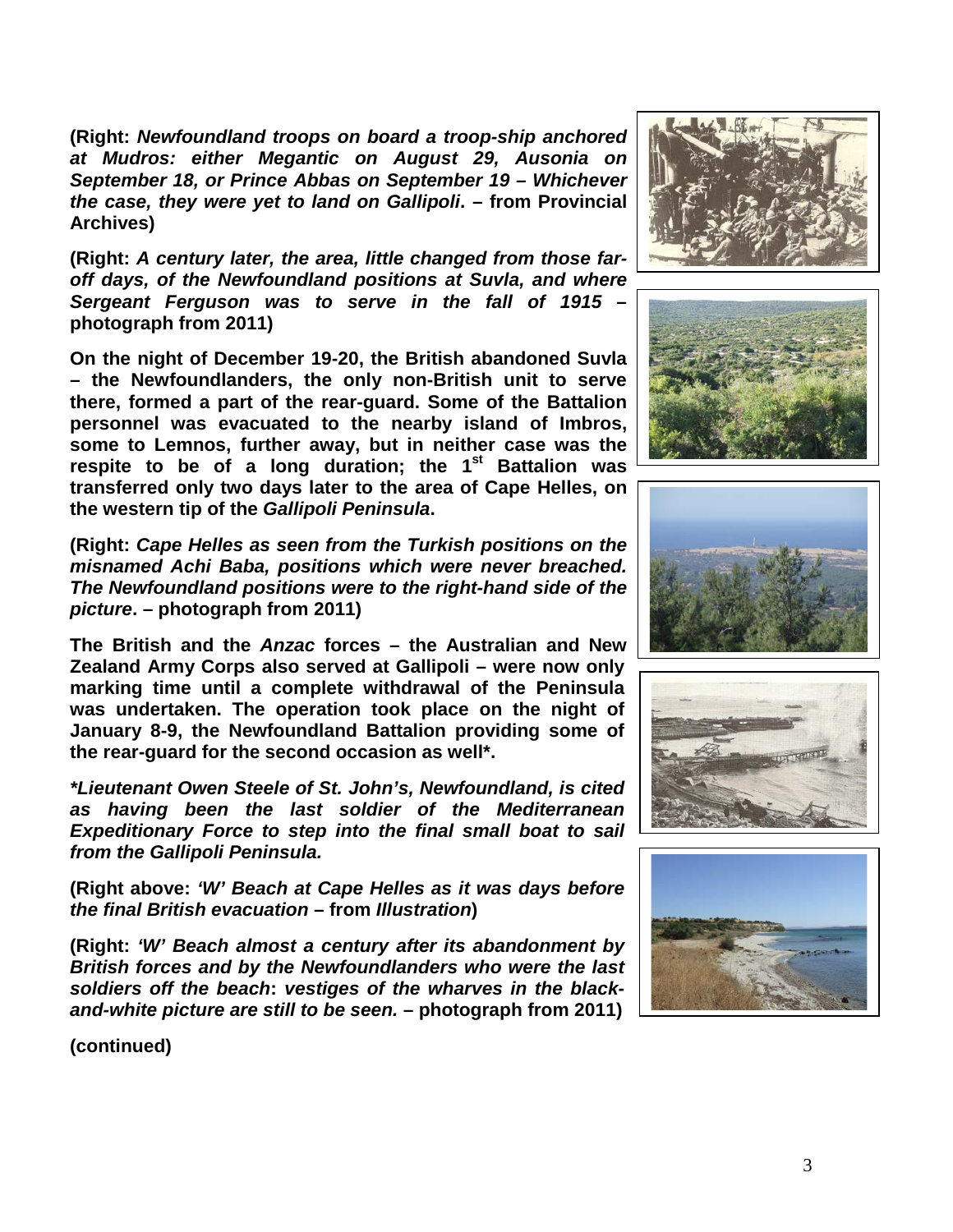**(Right:** *The British destroy their supplies during the final evacuation of the Gallipoli Peninsula. The men of the 1st Battalion were among the last to leave on two occasions, at Suvla Bay and at Cape Helles***. – photograph taken from the battleship** *Cornwallis* **from** *Illustration***)**

**When the British evacuated the entire** *Gallipoli Peninsula* **in January of 1916, Sergeant Ferguson and the 1st Battalion were** sent to Alexandria, arriving there on the 15<sup>th</sup> of that month.<br>The Newfoundlanders were immediately transferred **Newfoundlanders southward to Suez, one of the ports at the southern end of the canal which bears the same name, there to await further orders as, at the time, the subsequent destination of the 29th Division had not yet been decided\*.**

*\*Bulgaria had entered the conflict on the side of the Central Powers and Salonika was soon to become a theatre of war.*

**(Right above:** *Port Tewfiq at the south end of the Suez Canal just prior to the Great War* **– from a vintage post-card)**

**(Right:** *British troops march through the port area of the French city of Marseille***. – from a vintage postcard)**

**On March 14, the Newfoundlanders embarked through Port Tewfiq, also at the southern end of the** *Suez Canal***, for the French port of Marseilles, and disembarked there on March 22, en route to the** *Western Front***.** 

**Some three days after the unit's disembarkation on March 22, the Newfoundland Battalion's train arrived at the small provincial town of Pont-Rémy, a thousand kilometres to the north of Marseilles. It had been a cold, miserable journey, the blankets provided for the troops having travelled unused in a separate wagon. De-training at the local station at two in the morning, the Newfoundlanders still had a long march ahead of them before they would reach their billets at Buigny l'Abbé.**

**(Right:** *the Somme as seen from the bridge at Pont-Rémy* **– photograph from 2010)**

**It is doubtful if many of those tired soldiers were to pay much attention to the slow-moving stream flowing under the bridge over which they marched on their way from the station. Some three months later** *the Somme* **would become a part of their history.**

**On April 13, the 1st Battalion marched into the village of Englebelmer – perhaps some fifty kilometres in all from Pont-Rémy - where they would be billeted, would receive reenforcements and, in two days' time, would be introduced into the trenches of the** *Western Front.*



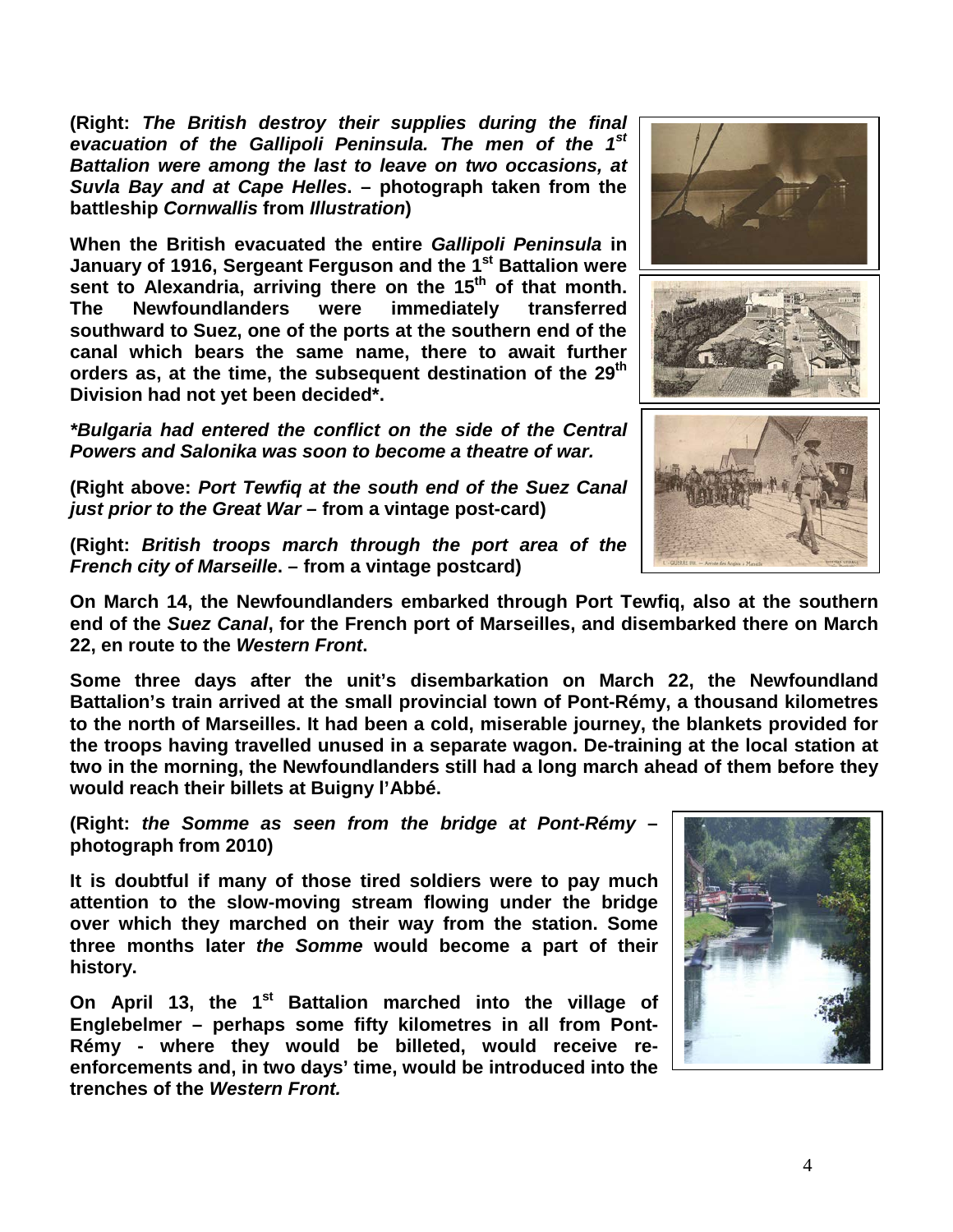**The Newfoundlanders would also soon be preparing for the British campaign of that summer, to be fought on the ground named for that meandering river,** *the Somme***.** 

## **(Right:** *A part of the re-constructed trench system in the Memorial Park at Beaumont-Hamel –* **photograph from 2007(?))**

**If there is one name and date in Newfoundland history which is etched in the collective once-national memory, it is that of Beaumont-Hamel on July 1 of 1916; and if any numbers are remembered they are those of the eight-hundred who went**  *over the top* **in the third wave of the attack on that morning, and of the sixty-eight unwounded present at muster some twenty-four hours later\*.**



**There are other numbers of course: the fifty-seven thousand British casualties incurred in four hours on that same morning of which nineteen-thousand were recorded as having been**  *killed in action* **or** *died of wounds***. It was to be the largest disaster** *ever* **in the annals of the British Army…and, perhaps just as depressing, the killing of** *the Somme* **was to continue for the next four and a half months.**



**(Right above:** *Looking from the British lines down the hill to Y Ravine Cemetery which today stands atop part of the German front-line defences: The Danger Tree is to the right in the photograph***. – photograph taken in 2009)**

**(Right:** *Beaumont-Hamel is a commune, not a village***. – photographs from 2010 & 2015)**

*In fact, Beaumont-Hamel was a commune – it still exists today – at the time comprising two communities: Beaumont, a village on the German side of the lines, and Hamel which was behind those of the British. No-Man's-Land, on which the Newfoundland Memorial Park lies partially today, was on land that separated Beaumont from Hamel.* 



**The son of Daniel Ferguson, general road-master with the** *Reid Nfld. Company***, and Isabella Ferguson (née** *Small***) of 67, Springdale Street, at the time of enlistment - 273, the Southside, St. John's was their address circa 1920, and Leslie Street the following year, 1921 (and perhaps Clarenville in or about 1917) - he was also brother to at least Mabel, to David and to 2nd Lieutenant John Roy Ferguson\* of the Newfoundland Regiment\*\*.**